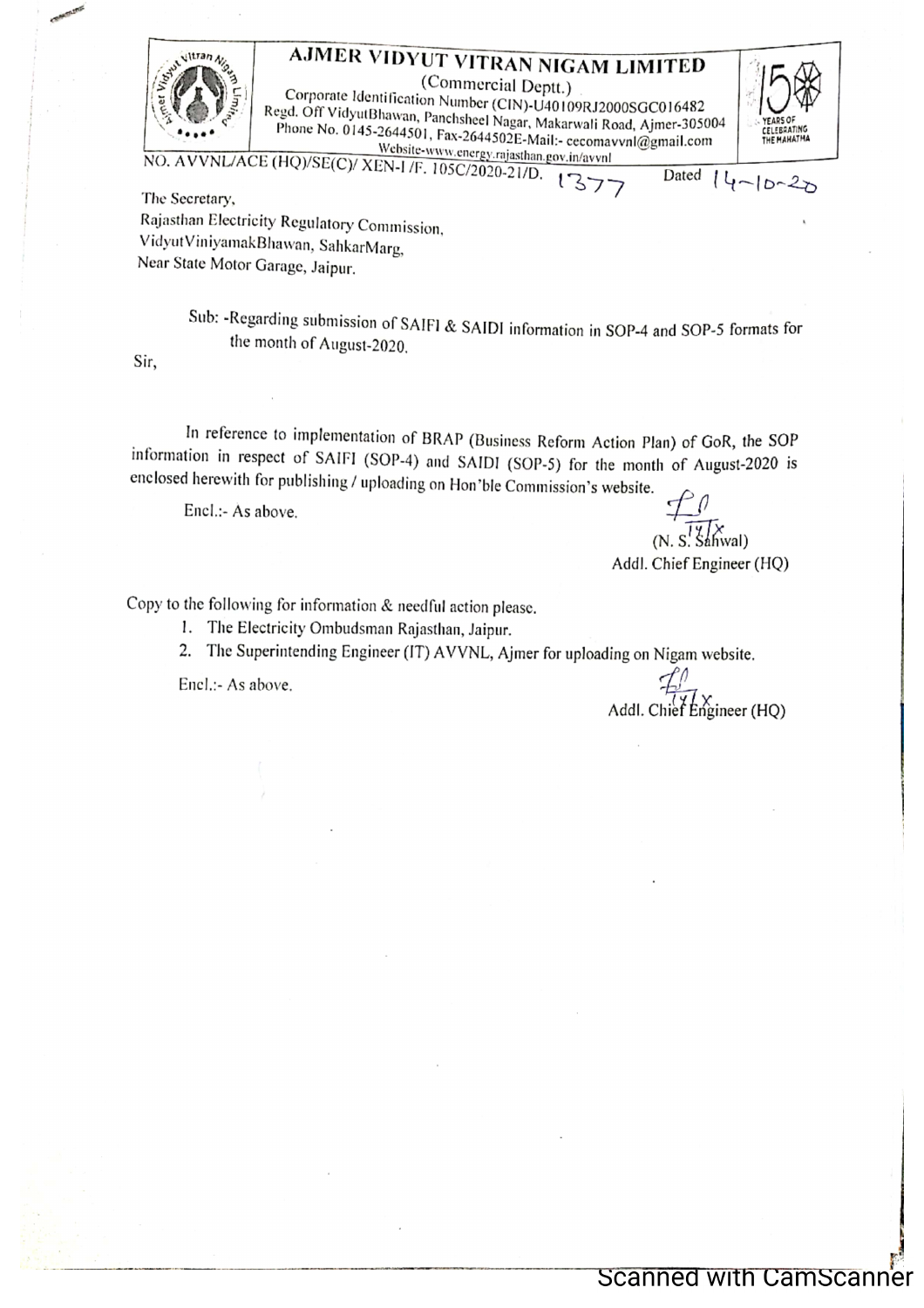## **Reliability Indices System Average interruption Frequency Index (SAIFI)**

**SOP-4 For the month August-2020**

| S.No.          | <b>Name of Circle</b> | consumers served<br>(1) | Total number of Total number of sustained<br>interruptions to<br>consumers (2) | SAIFI = $(2) / (1)$ (Number of<br>interruptions/consumer) | Target specified by the<br>Commission |
|----------------|-----------------------|-------------------------|--------------------------------------------------------------------------------|-----------------------------------------------------------|---------------------------------------|
| $\mathbf{1}$   | AJMER (ACC)           | 369905                  | 3734039                                                                        | 10.09                                                     |                                       |
| $\overline{2}$ | AJMER (ADC)           | 272547                  | 2521685                                                                        | 9.25                                                      |                                       |
| 3              | <b>BHILWARA</b>       | 546057                  | 4413435                                                                        | 8.08                                                      |                                       |
| 4              | CHITTORGARH           | 359562                  | 1237844                                                                        | 3.44                                                      |                                       |
| 5              | <b>UDAIPUR</b>        | 670443                  | 6503003                                                                        | 9.70                                                      |                                       |
| 6              | <b>BANSWARA</b>       | 304718                  | 1242563                                                                        | 4.08                                                      |                                       |
| $\overline{7}$ | <b>NAGAUR</b>         | 643671                  | 2435231                                                                        | 3.78                                                      |                                       |
| 8              | <b>SIKAR</b>          | 638418                  | 2467235                                                                        | 3.86                                                      |                                       |
| 9              | JHUNJHUNU             | 517538                  | 1753970                                                                        | 3.39                                                      |                                       |
| 10             | RAJASAMAND            | 282958                  | 1733114                                                                        | 6.12                                                      |                                       |
| 11             | <b>DUNGARPUR</b>      | 323721                  | 941635                                                                         | 2.91                                                      |                                       |
| 12             | PRATAPGARH            | 190014                  | 1068480                                                                        | 5.62                                                      |                                       |
|                | <b>Total</b>          | 5119552                 | 30052234                                                                       | 5.87                                                      |                                       |

**Name of Licensee:-Ajmer Discom**